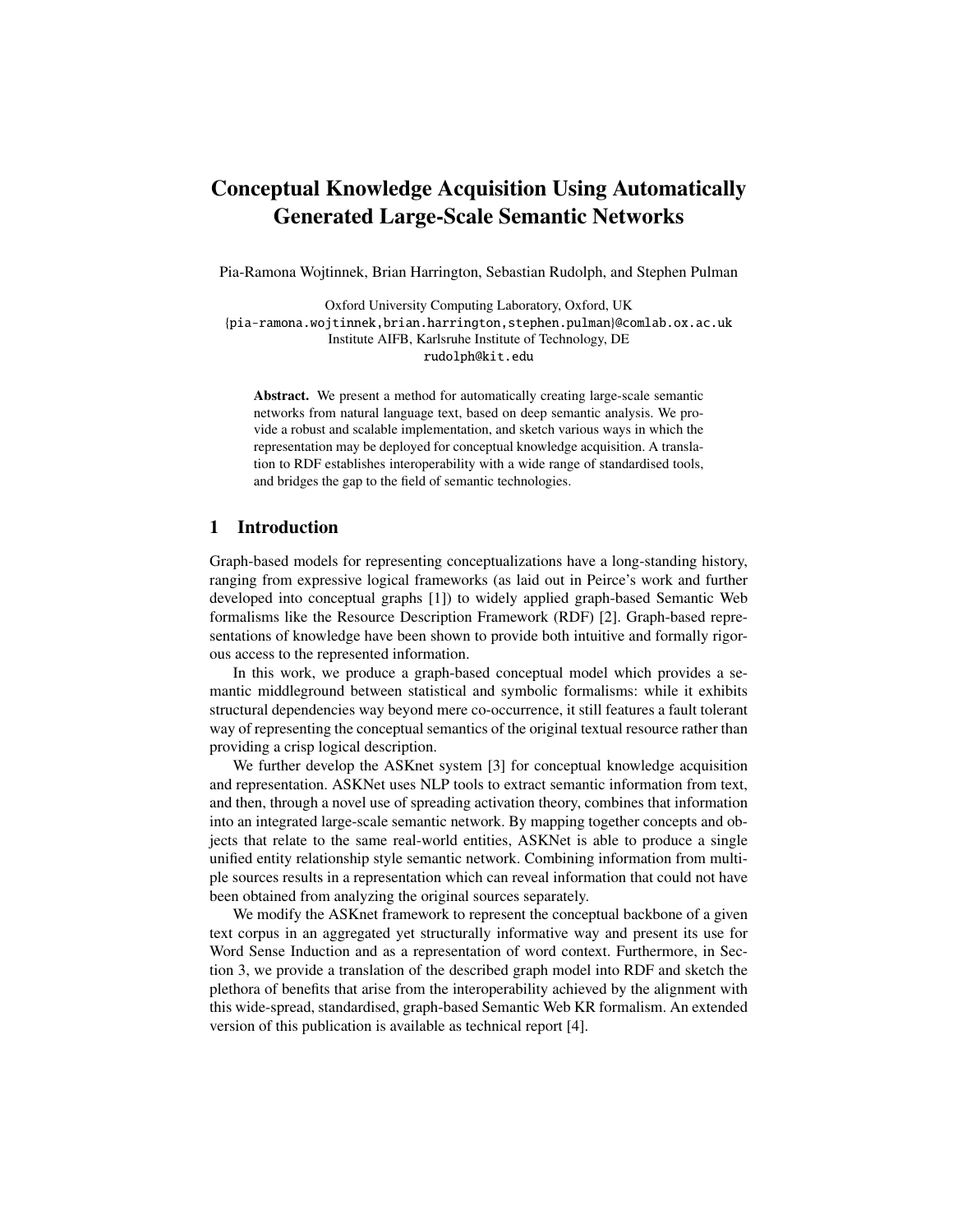

Fig. 1. Subgraph displaying a few concepts and relations from sample network.

### 2 Developments for Conceptual Knowledge Acquisition

We build semantic networks for conceptual knowledge acquisition using the AskNet approach. By integrating the information on concepts, instead of Named Entities, we construct a network representing concepts and relations between them. The network is entirely based on the deep semantic parse of the given text provided by Boxer [5]. Figure 1 shows a subgraph of a sample network, which was built from a few paragraphs taken from Graduate Studies Handbooks. Multiple occurrences of the same relations have been pictured as overlapping. Frequency provides ground for weighting of relations, while the details may vary depending on the application at hand. Only a subset of the occurring relation types are depicted (those from verbs, prepositional modifiers and attributes). Complex structures such as from propositions (*Students are required to complete a dissertation*) have been left out for visibility purposes, but are represented in the full network via reification. The benefit of the network structure lies in its dense and interconnective representation of the syntactically based relations in a crosssentence and cross-document way. In the sample text, *dissertation* and *module* rarely co-occurred in a sentence, but the network shows their strong connection over *student* and explicitly specifies the relations. We sketch ways in which both the building process and the resulting network can be used for conceptual knowledge acquisition.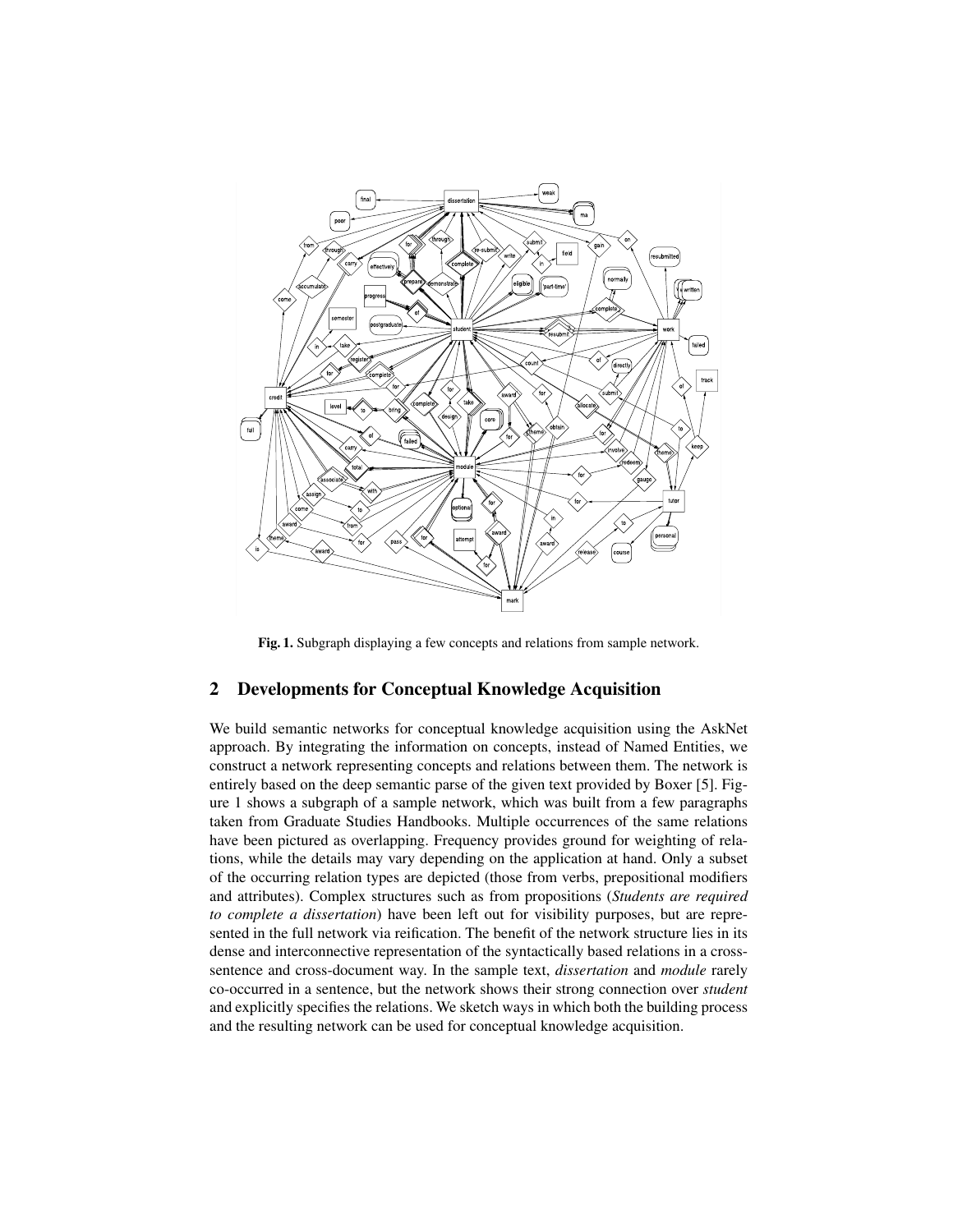

Fig. 2. Two WSI strategies

Our first aim is to automatically learn from the network which nodes correspond to the same concept, tackling the gap between words and concepts. One subproblem is distinguishing word senses: for a polysemous word, we aim to have one node per sense in the resulting network, merging all occurrences to the correct node. This corresponds to unsupervised Word Sense Induction and Discrimination [6]. We experiment with two strategies. For the first strategy, we establish the senses incrementally while building the network (cf. Figure  $2(a)$ ), using the information already in the network to decide on the mapping or separate addition of a new instance. This is in line with our previous update algorithm for the integration of Named Entities [3]. The approach can be made semi-supervised by starting off with a network based on a sense annotated corpus such as SemCor [7]. For the second strategy, we first do not disambiguate while building, simply merging every node with the same label. We then use the resulting context subclusters around a polysemous word to induce its senses  $(cf. Figure 2(b))$ . We can then do a second building run using the established clusters to discriminate occurrences before adding them to the network. Related work on co-occurrence graphs built from target-word-specific paragraph collections has been successful [8].

Our second aim is to demonstrate the usability of the resulting network for hierarchical and non-hierarchical clustering of terms (overview eg. [9]). We build a vector representation for a target word from its context in the network and evaluate our result against vector representations derived from other, well-known types of context such as co-occurrence in a paragraph or syntactic slots. The length of the vector is potentially equal to the total number of object nodes, with appropriate pruning. We use spreading activation to retrieve the values, corresponding to the amount of activation each node receives when the target node is fired. This measure reflects the semantic relatedness of each node to the target node, leveraging the rich network structure and thus creating a more robust vector representation.